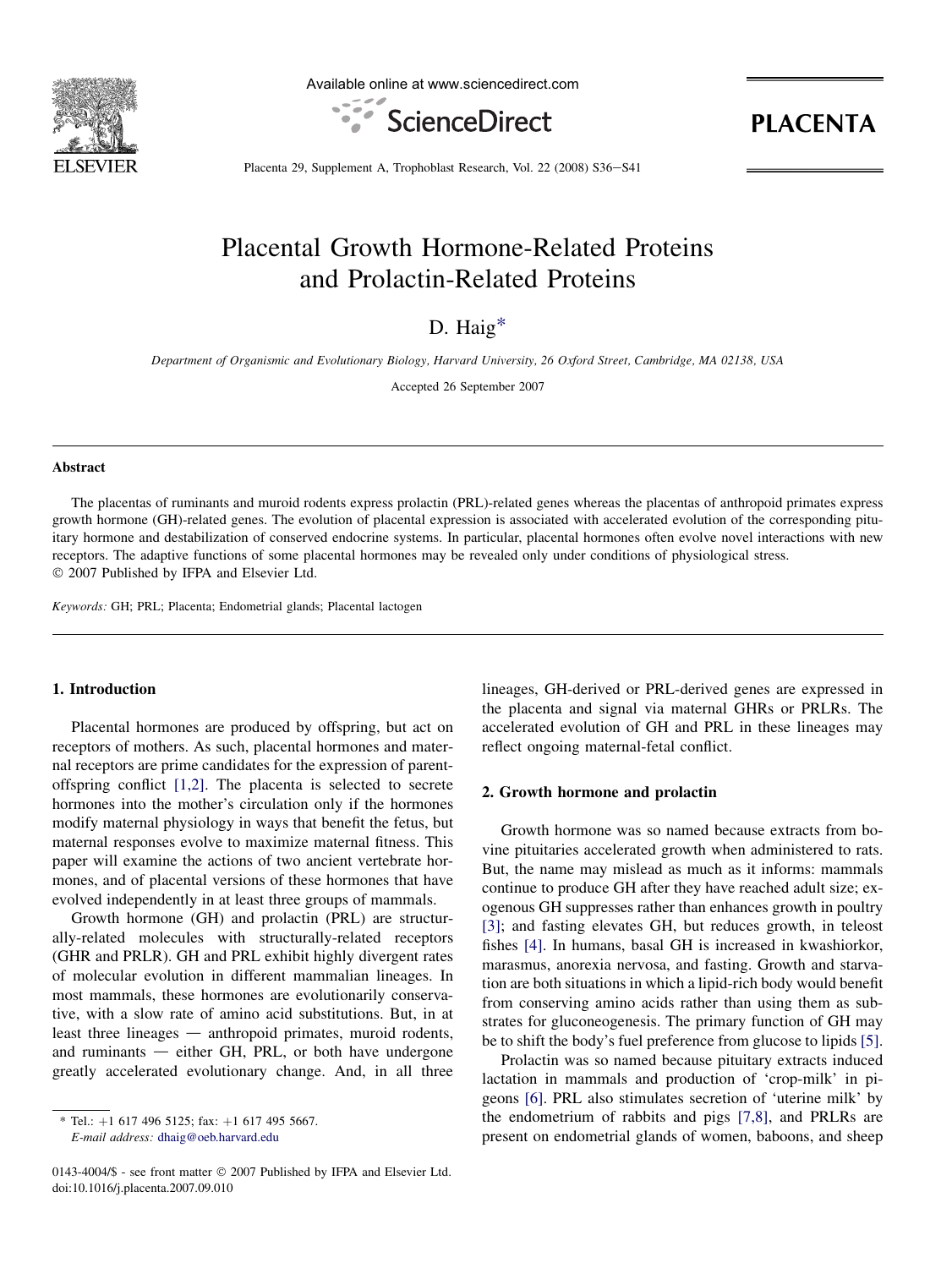$[9-11]$  $[9-11]$ . Decidual stromal cells of women and Old World monkeys produce PRL [\[10,12\],](#page-3-0) but decidual PRL does not significantly enter the maternal or fetal circulation [\[13\]](#page-4-0). PRLRs are expressed on glandular epithelia and natural killer cells of the human decidua [\[9,14\].](#page-3-0) Therefore, a plausible hypothesis is that endometrial glands and decidual NK cells are the principal targets of PRL produced by the decidual stroma [\[15\].](#page-4-0)

PRL is said to have more disparate actions than all other pituitary hormones combined [\[16\]](#page-4-0). Some patterns emerge, however. The promotion of parental behaviors [\[17,18\],](#page-4-0) the elevation of PRL after coitus in rodents, rabbits, and humans  $[19-21]$  $[19-21]$ , and the suppression of ovarian function and libido by hyperprolactinemia [\[22\]](#page-4-0), all suggest that an ancient function of PRL may have been to shift the body's priorities away from reproduction (in the narrow sense of mating and ovulation) toward other fitness-enhancing activities.

#### 3. Ligand/receptor interactions

PRL and GH signal by a process of sequential binding to two receptors. Each hormone has two receptor-binding sites. A molecule of unbound hormone initially binds via site 1 to the first receptor, forming a 1:1 complex. Only then is the hormone able to bind via site 2 to a second receptor, forming the active 1:2 complex. Unbound receptors can either bind to site 1 of a free hormone to form a 1:1 complex or to site 2 of a bound hormone to form a 1:2 complex. The likelihood of these different fates is determined by the relative abundance of free hormones and 1:1 complexes, and by the relative affinities of site 1 and site 2 for unbound receptors [\[23\]](#page-4-0).

The process of sequential dimerization introduces complexities when interpreting whether a given hormone is acting as an agonist or an antagonist of GHRs or PRLRs, especially when multiple hormones compete for the same receptors. Each additional molecule of a hormone may facilitate or obstruct the formation of active 1:2 ligand-receptor complexes depending on the frequency of unbound receptors. A hormone that, by itself, acts as a weak agonist may nevertheless antagonize the action of a second hormone with stronger agonist activity.

#### 4. Primates

Bushbaby GH differs from porcine GH by only four residues whereas human GH and porcine GH differ by 66 residues [\[24\]](#page-4-0). Thus, GH has changed little in the lineage leading to bushbabies but has undergone dramatic change in the lineage leading to humans since these lineages diverged from a common ancestor. Strepsirrhine primates, such as bushbabies, have a single evolutionarily conservative GH gene [\[24,25\]](#page-4-0) whereas anthropoid primates, such as humans, have multiple GH-related genes that have undergone rapid evolutionary change [\[26\].](#page-4-0)

Neither strepsirrhine nor anthropoid PRL loci have been duplicated, but these hormones exhibit a similar contrast in evolutionary rates to that observed for GH. Strepsirrhine PRLs are evolutionarily conservative whereas anthropoid PRLs have undergone a period of rapid evolution after the divergence of strepsirrhine and haplorrhine primates, but before the separation of New World and Old World monkeys [\[27\].](#page-4-0) In parallel with its ligand, the PRLR has undergone accelerated evolution in anthropoid primates [\[28\].](#page-4-0)

Growth hormones of humans, macaques, and squirrel monkeys bind to PRLRs as well as to GHRs, and are active in lactogenic (PRLR) as well as somatogenic (GHR) bioassays [\[29,30\].](#page-4-0) The lactogenic activity of anthropoid GHs implies that these hormones bind to two PRLRs via site 1 and site 2. An important evolutionary question is whether the initial mutation that conferred affinity for PRLR via site 1 was associated from the start with affinity for a second PRLR via site 2 or whether site-2 affinity was acquired subsequently. In the latter scenario, the initial mutation would have produced a GH that functioned as an antagonist of PRLRs by binding at site 1, but not at site 2.

Anthropoid primates possess a cluster of GH-related genes [\[31,32\].](#page-4-0) All genes of a cluster are, strictly speaking, orthologs of the single GH gene of other mammals. But, one gene is usually singled out as the 'true' GH, based on its expression in pituitary somatotrophs. The additional genes of apes and Old World monkeys are expressed in the placenta [\[32,33\]](#page-4-0) but this has not been determined in New World monkeys. All GH-like proteins of New World monkeys are more similar to each other than to any GH-like protein of apes or Old World monkeys, suggesting independent duplications of GH in the two lineages [\[34\].](#page-4-0)

The growth hormone gene cluster of humans contains a single gene expressed in the anterior pituitary (GH1) plus four genes expressed in the placenta  $(CSHL1-CSH1-GH2$ CSH2). GH1 encodes human growth hormone (hGH), GH2 encodes human placental growth hormone (hPGH), and CSH1 and CSH2 encode human placental lactogen (hPL) [\[32\]](#page-4-0). These hormones have different relative affinities for GHRs and PRLRs: hGH binds to both GHRs and PRLRs; hPL has high affinity for PRLRs but very weak affinity for GHRs [\[35\];](#page-4-0) and hPGH has high affinity for GHRs but negligible affinity for human PRLRs [\[36\].](#page-4-0) The simplest scenario is that the GH of an ancestral anthropoid primate bound promiscuously to GHRs and PRLRs. Promiscuous binding has been preserved by pituitary GH. In this scenario, hPL has evolved fidelity for PRLRs, and hPGH fidelity for GHRs, by a process of gene duplication and subfunctionalization.

During human pregnancy, the placenta secretes a ligand of maternal GHRs (hPGH) and a ligand of maternal PRLRs (hPL). Concentrations of both ligands increase with advancing gestation. In the latter stages of pregnancy, the maternal pituitary has almost ceased producing hGH but produces hPRL at higher levels than in the non-pregnant state [\[37,38\].](#page-4-0) Maternal GH and PRL thus exhibit contrasting responses to pregnancy. As a result, maternal GHRs encounter only their placental ligand (hPGH) whereas maternal PRLRs encounter high levels of both maternal and placental ligands (hPRL and hPL).

Concentrations of IGF-I and hPGH in maternal serum are tightly correlated in the second half of human pregnancy [\[39\]](#page-4-0). Therefore, hPGH acts as an agonist of maternal GHRs.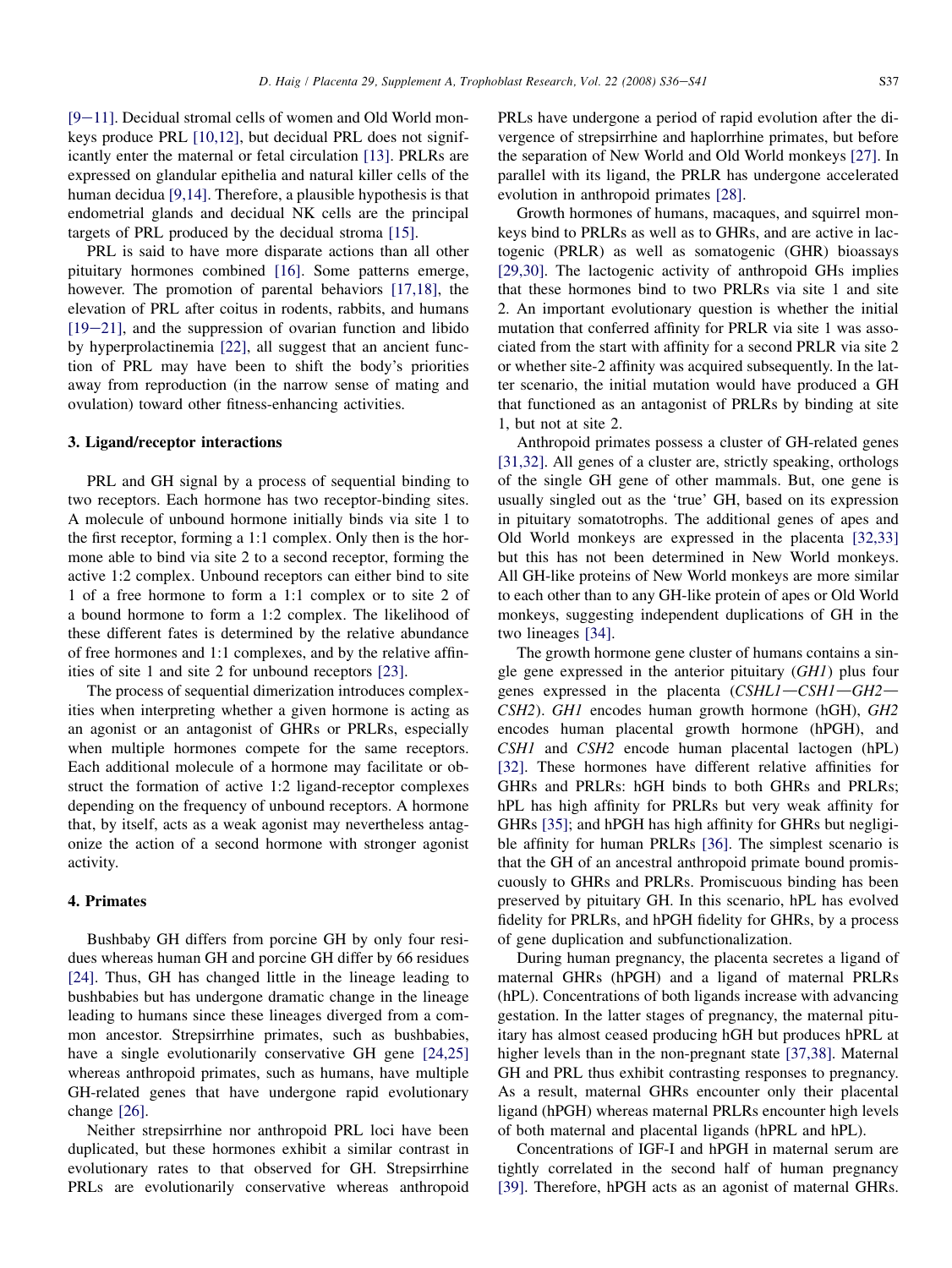The suppression of maternal pituitary hGH, as placental production of hPGH escalates, suggests that natural selection acting on mothers has favored reduced signaling via GHRs whereas natural selection acting on fetuses has favored increased signaling [\[2\].](#page-3-0) This hypothesis could explain why site 1 of hPL has lost its affinity for GHRs, because otherwise the colossal production of hPL near term would strongly antagonize fetally-favored responses via maternal GHRs (by blocking receptor dimerization).

What benefits do human fetuses gain by activating maternal GHRs? As yet, no definitive answer can be given to this question, but some evolutionary hypotheses can be suggested. Among the known effects of hGH are increased lipolysis, increased hepatic output of glucose, and increased peripheral resistance to insulin. hPGH elicits similar effects in experimental systems [\[40,41\]](#page-4-0). Thus, hPGH may act in concert with other placental hormones to augment the supply of fatty acids and glucose to the placenta. Human mammary glands express both GHRs and PRLRs [\[42\].](#page-4-0) Thus, mammary GHRs are another possible target of hPGH.

PRLRs are expressed on glandular epithelia and uterine natural killer cells of the human decidua [\[9,14\].](#page-3-0) These PRLRs are targets for hPL produced by extravillous trophoblast [\[43\]](#page-4-0) and hPRL produced by the decidual stroma [\[12\].](#page-4-0) Synctiotrophoblast is the source of hPL released into the general maternal circulation [\[44\]](#page-4-0). Many maternal tissues express PRLRs and are possible targets of circulating hPL.

The key question for understanding the function of hPL in pregnancy is whether hPL acts as an agonist or antagonist of PRLRs at the physiological concentrations of hPL and hPRL present during pregnancy. I have vacillated on this question. I initially proposed that the function of hPL was to activate maternal PRL receptors for fetal benefit [\[1\].](#page-3-0) At that time, I had not recognized the significance of elevated maternal hPRL, nor had I recognized the possibility that an abundant placental hormone could act as an antagonist of maternal receptors. If maternal PRL receptors do not discriminate between hPL and hPRL, the genetic-conflict hypothesis predicts that maternal production of hPRL should decrease in response to increasing placental production of hPL, contrary to observations. However, the hypothesis is compatible with elevated production of both hormones if one functions as an agonist and the other as an antagonist [\[2\].](#page-3-0)

#### 5. Ruminants

Both GH and PRL have undergone rapid evolution in the lineage leading to ruminants [\[26,45,46\]](#page-4-0). PRL is duplicated in all well-studied ruminants whereas most species have a single GH-like gene. Therefore, accelerated evolution of GH is observed in the absence of gene duplication. The cluster of PRL-like genes contains a gene expressed in the pituitary (PRL) and a 'placental lactogen' (PL), as well as prolactinrelated proteins (PRPs)  $[47-49]$  $[47-49]$  $[47-49]$ . At least some, perhaps all, PRPs are expressed in the placenta. Ruminant PLs bind to both PRLRs and GHRs. They act as agonists of PRLRs but as antagonists of GHRs [\[50\].](#page-4-0) Ovine PL (oPL) can to bind to

GHR via site 1 and PRLR via site 2 to form a GHR/PL/ PRLR complex [\[51\]](#page-4-0).

PRLRs are expressed on the glandular epithelia of ruminant endometria [\[11\]](#page-4-0). oPL binds to endometrial PRLRs and increases the secretion of 'uterine milk' into the uterine lumen [\[52](#page-4-0)-[54\].](#page-4-0) Stimulation of uterolactation does not require PL to enter maternal blood. Thus, bovine PL is present at high concentrations in uterine fluids but is barely detectable in serum of pregnant cows [\[55,56\]](#page-5-0). Substantial quantities of oPL enter the circulation of pregnant ewes [\[57\],](#page-5-0) raising the possibility that oPL targets PRLRs at extrauterine sites.

Rapid change of GH occurred in the period after ruminants diverged from their common ancestor with hippos and whales, but before chevrotains diverged from other ruminants [\[58,59\]](#page-5-0). The reason for the burst of adaptive change in GH is unknown but I conjecture that this is a consequence of the destabilization of ligand-receptor relations caused by PLs binding to GHRs. Domestic sheep and goats are polymorphic for a duplication of GH [\[60\].](#page-5-0) On haplotypes with two GH genes, one gene is expressed in the pituitary and the other in the placenta [\[61\]](#page-5-0).

### 6. Muroid rodents

Molecular evolution of GH is only modestly accelerated in muroid rodents whereas the evolution of PRL has been dramatically accelerated [\[45,46\]](#page-4-0). GH is represented by a single gene in rodent genomes but PRL has given rise to a large cluster of genes, most of which are expressed in the placenta. The PRL-related gene clusters of rats and mice each contain more than 20 genes, known by various names including placental lactogens (PLs), PRL-like proteins (PLPs), and proliferins (PLFs) [\[62\]](#page-5-0). Rodent PRL and PLs bind to PRLRs, whereas PLPs and PLFs bind to other, currently unidentified, receptors. This section will focus on 'classical' effects of PLs via maternal PRLRs before briefly discussing non-classical actions of PLPs and PLFs.

Muroid rodents have very short estrus cycles that are an adaptation for the rapid production of a new 'clutch' of eggs if mating fails. In the process, PRL has acquired a luteotrophic function that is perhaps unique to this group of mammals. Corpora lutea of unmated females are rapidly suppressed by activation of the progesterone-degrading enzyme 20a-hydroxysteroid dehydrogenase (20aHSD). PRL, and rodent PLs, bind to ovarian PRLRs and cause the inhibition of 20aHSD [\[63\]](#page-5-0). The source of luteotrophic PRL shifts during the course of a pregnancy. Coitus on the day of ovulation induces twice daily surges of PRL from a female's anterior pituitary that maintain corpora lutea [\[19\]](#page-4-0). However, as pregnancy progresses, the luteotrophic effects of decidual PRL are supplemented by those of placental lactogens [\[64\].](#page-5-0) Rodent PLs may also confer benefits on offspring via PRLRs in other maternal tissues. Obvious candidates are actions on mammary glands [\[65\]](#page-5-0) and the maternal brain [\[18\]](#page-4-0).

Proliferin (PLF) and proliferin-related protein (PRP) bind to endothelial cells and have angiogenic and anti-angiogenic actions respectively. PLF is produced by the placenta in mid gestation and PRP in late gestation [\[66\].](#page-5-0) These molecules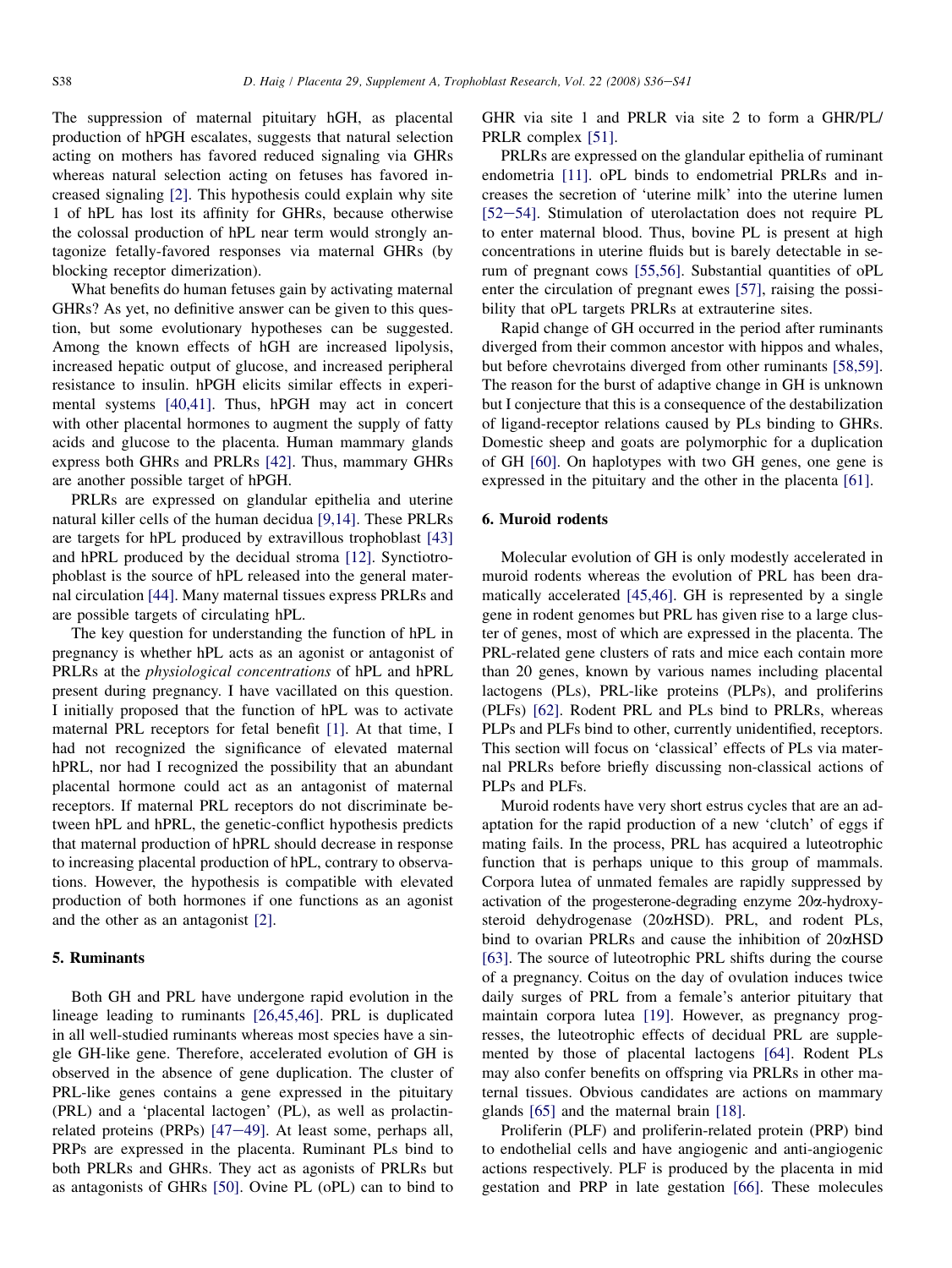<span id="page-3-0"></span>may function to increase and maintain maternal blood flow to the placenta [\[67\].](#page-5-0) Other things being equal, the recruitment of additional vessels to the implantation site will increase blood flow, whereas lengthening of existing vessels, or narrowing of their radius, will reduce flow.

Prolactin-like protein-A (PLP-A) is expressed in secondary trophoblast giant cells [\[68\]](#page-5-0). PLP-A binds to uterine natural killer cells in rats and inhibits the production of interferon  $\gamma$ [\[69\]](#page-5-0). Plpa has been inactivated in mice with intriguing results. Under normal rearing conditions, homozygous null mothers with homozygous null litters successfully complete pregnancy. However, null litters aborted when null mothers were placed in hypobaric oxygen from day 7.5 of pregnancy whereas wildtype mothers, with wild-type litters, successfully completed pregnancy under the same conditions [\[70\].](#page-5-0) I conjecture that the physiological stress of hypoxia activates a facultative response of uterine natural killer cells to abort the pregnancy but this mechanism is blocked in wild-type mice by placentally-produced PLP-A. (In a similar vein, genetic deletions of hPL have little effect on the pregnancies of well-nourished women [\[71\].](#page-5-0) Perhaps, the crucial adaptive role of hPL will be revealed only in conditions of severe physiological stress.)

In litter-producing species, evolutionary forces differ between placental hormones with paracrine effects at the maternal-fetal interface and placental hormones with endocrine effects at extrauterine sites. In the former case, the benefits of hormone production accrue directly to the producer whereas, in the latter case, the benefits are shared with other members of the litter. Production of a hormone with systemic maternal effects is a cooperative enterprise among the members of a litter. Offspring may be selected to skimp on their contribution to the 'collective good' because marginal benefits are shared but marginal costs are borne by each offspring individually [2].

#### 7. Placental hormones and maternal-fetal conflict

Placental expression of GH- or PRL-related genes is correlated with accelerated evolution of GH and/or PRL. Accelerated evolution is not a mere side-effect of gene duplication because it is also observed for single-copy genes, such as the PRLs and PRLRs of anthropoid primates. Further comparative studies should provide greater resolution on the relative timing of accelerated evolution, gene duplications, placental expression, and changes in placental morphology.

Mother and fetus 'disagree' about the precise settings on homeostatic controls in the mother's body. Placental hormone expression evolves to adjust these settings and maternal receptors and counter-hormones evolve to nudge the settings back toward the maternal optimum. If such a system reaches an evolutionary equilibirum, this state will be one in which both sides have taken all simple moves to adjust the controls in their favor. Such a state is likely to be unresponsive to fluctuations in the mother's condition and not easily perturbed. These considerations may help to explain why placental hormones are produced in such large amounts and in amounts that vary little from moment to moment. On the time-scale of hours, even days, the release of placental hormones is constitutive rather than facultative.

Under optimal conditions, the divergence of interests between mother and fetus may be small; no more than a petty squabble over precisely how much glucose and lipid a fetus should receive, when both are in abundant supply. However, when the mother is physiologically threatened, maternal and fetal interests can diverge markedly. For instance, mother and fetus may differ in the amount of 'collateral damage' to trophoblast each is prepared to countenance in the course of combating an intrauterine infection. From the evolutionary perspective of the fetus, this is an existential threat but, from the evolutionary perspective of mothers, aborted offspring are partially replaceable when conditions improve.

The absence of a placental hormone may have little noticeable effect when maternal and fetal interests are similar, because a mother's body will readily adjust homeostatic controls to meet her interests and these interests will include the delivery of a healthy offspring. But, when maternal and fetal interests diverge, placental hormones may become critical for offspring survival, but at the expense of mothers' expectations of future reproduction.

# 8. Conflict of interest

The authors do not have any potential or actual personal, political, or financial interest in the material, information, or techniques described in this paper.

# References

- [1] Haig D. Genetic conflicts in human pregnancy. Q Rev Biol 1993;68:  $495 - 532$ .
- [2] Haig D. Placental hormones, genomic imprinting, and maternal-fetal communication. J Evol Biol 1996;9:357-80.
- [3] Vasilatos-Younken R, Zhou Y, Wang X, McMurtry JP, Rosebrough RW, Decuypere E, et al. Altered chicken thyroid hormone metabolism with chronic GH enhancement in vivo: consequences for skeletal muscle growth. J Endocrinol 2000;166:609-20.
- [4] Norbeck LA, Kittilson JD, Sheridan MA. Resolving the growth-promoting and metabolic effects of growth hormone: differential regulation of GH-IGF-1 system components. Gen Comp Endocrinol 2007;151:  $332 - 41.$
- [5] Scacchi M, Pincelli AI, Cavagnini F. Nutritional status in the neuroendocrine control of growth hormone secretion: the model of anorexia nervosa. Frontiers Neuroendocrinol 2003;24:200-24.
- [6] Riddle O, Bates RW, Dykshorn SW. The preparation, identification and assay of prolactin-a hormone of the anterior pituitary. Am J Physiol 1933;105:191-216.
- [7] Chilton BS, Mani SK, Bullock DW. Servomechanism of prolactin and progesterone in regulating uterine gene expression. Mol Endocrinol 1988;2:1169-75.
- [8] Young KH, Kraeling RR, Bazer FW. Effects of prolactin on conceptus survival and uterine secretory activity in pigs. J Reprod Fert 1989;86:  $713 - 22.$
- [9] Jones RL, Critchley HOD, Brooks J, Jabbour HN, McNeilly AS. Localization and temporal expression of prolactin receptor in human endometrium. J Clin Endocrinol Metab 1998;83:258-62.
- [10] Frasor J, Gaspar CA, Donnelly KM, Gibori G, Fazleabas AT. Expression of prolactin and its receptor in the baboon uterus during the menstrual cycle and pregnancy. J Clin Endocrinol Metab 1999;84:3344-50.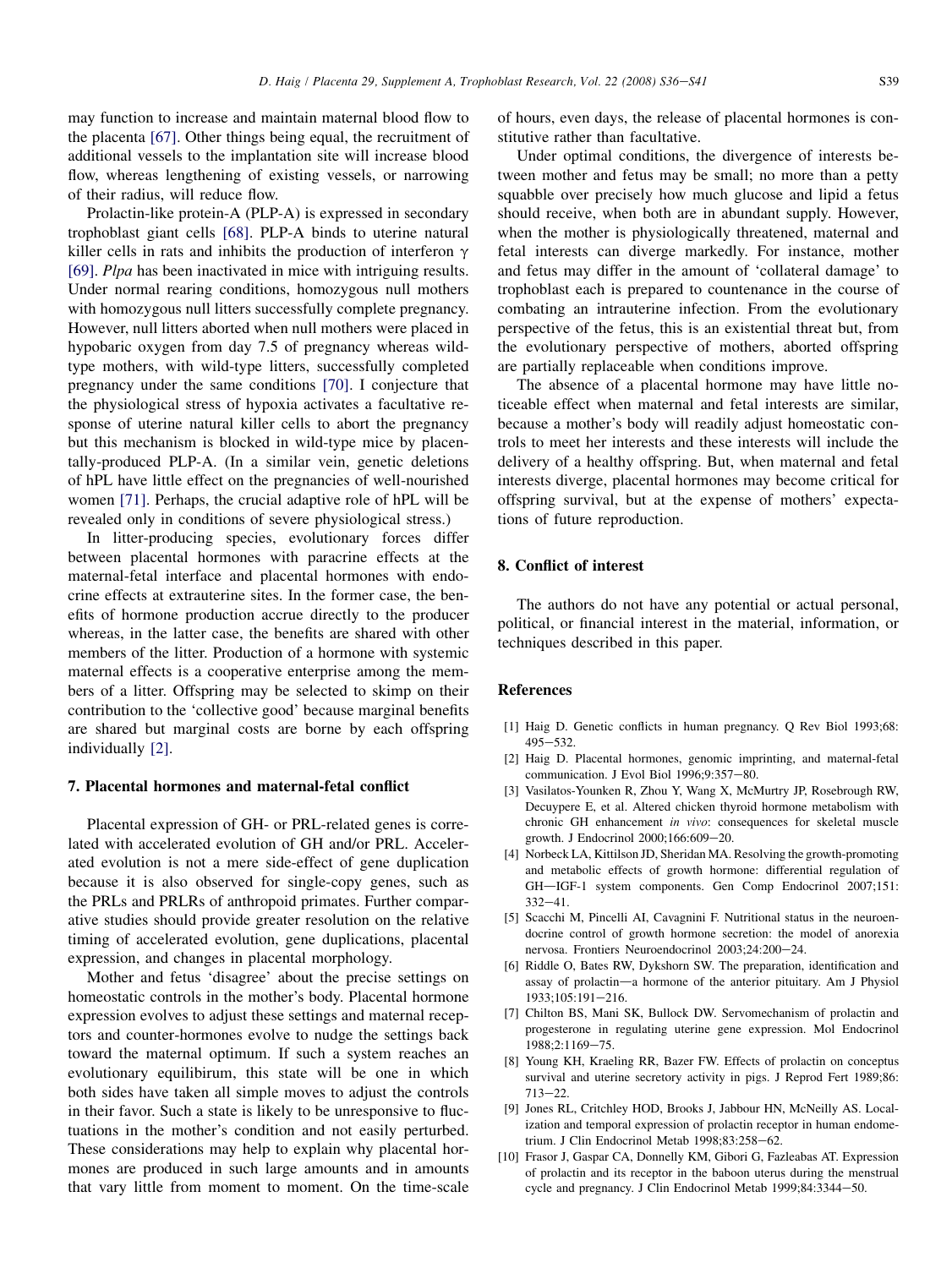- <span id="page-4-0"></span>[11] Stewart MD, Johnson GA, Gray CA, Burghardt RC, Schuler LA, Joyce MM, et al. Prolactin receptor and uterine milk protein expression in the ovine endometrium during the estrous cycle and pregnancy. Biol Reprod 2000;62:1779-89.
- [12] Gerlo S, Davis JRE, Mager DL, Kooijman R. Prolactin in man: a tale of two promoters. BioEssays  $2006;28:1051-5$ .
- [13] Handwerger S, Richards RG, Myers SE. Autocrine/paracrine regulation of decidual prolactin expression. In: Soares MJ, Handwerger S, Talamantes F, editors. Trophoblast cells. Pathways for maternal-embryonic communication. New York: Springer-Verlag; 1993. p. 134-50.
- [14] Gubbay O, Critchley HOD, Bowen JM, King A, Jabbour HN. Prolactin induces ERK phosphorylation in epithelial and  $CD56<sup>+</sup>$  natural killer cells of the human endometrium. J Clin Endocrinol Metab 2002;87:2329-35.
- [15] Burton GJ, Jauniaux E, Charnock-Jones DS. Human early placental development: potential roles of the endometrial glands. Placenta 2007;  $28(Suppl. A):S64-9.$
- [16] Bole-Feysot C, Goffin V, Edery M, Binart N, Kelly PA. Prolactin (PRL) and its receptor: actions, signal transduction pathways and phenotypes observed in PRL receptor knockout mice. Endocr Rev 1998;19:225-68.
- [17] Roberts RL, Jenkins KT, Lawler T, Wegner FH, Newman JD. Bromocriptine administration lowers serum prolactin and disrupts parental responsiveness in common marmosets (Callithrix j. jacchus). Horm Behav  $2001:39:106-12$ .
- [18] Shingo T, Gregg C, Enwere E, Fujikawa H, Hassam R, Geary C, et al. Pregnancy-stimulated neurogenesis in the adult female forebrain mediated by prolactin. Science 2003;299:117-20.
- [19] Gunnet JW, Freeman ME. The mating-induced release of prolactin: a unique neuroendocrine response. Endocr Rev 1983;4:44-61.
- [20] Pau CY, Pau KY, Berria M, Spies HG. Ovarian influence on gonadotropin and prolactin release in mated rabbits. Endocrine  $2000;13:25-35$ .
- [21] Krüger THC, Haake P, Hartmann U, Schledowski M, Exton MS. Orgasm-induced prolactin secretion: feedback control of sexual drive? Neurosci Biobehav Rev 2002;26:31-44.
- [22] Vance ML, Thorner MO. Prolactin: basic physiology. In: DeGroot LJ, editor. Endocrinology. 3rd ed. Philadelphia: W.B. Saunders; 1995. p. 394-405.
- [23] Goffin V, Shiverick KT, Kelly PA, Martial JA. Sequence-function relationships within the expanding family of prolactin, growth hormone, placental lactogen, and related proteins in mammals. Endocr Rev 1996;17:385-410.
- [24] Adkins RM, Nekrutenko A, Li WH. Bushbaby growth hormone is much more similar to nonprimate growth hormones than to rhesus monkey and human growth hormones. Mol Biol Evol 2001;18:55-60.
- [25] Wallis OC, Zhang YP, Wallis M. Molecular evolution of growth hormone (GH) in primates. Characterisation of the GH genes from slow loris and marmoset defines an episode of rapid evolutionary change. J Mol Endocrinol 2001:26:249-58.
- [26] Wallis M. The molecular evolution of vertebrate growth hormones: a pattern of near-stasis interrupted by sustained bursts of rapid change. J Mol Evol 1996;43:93-100.
- [27] Wallis OC, Mac-Kwashie AO, Makri G, Wallis M. Molecular evolution of prolactin in primates. J Mol Evol  $2005;60:606-14$ .
- [28] Li Y, Wallis M, Zhang Y. Episodic evolution of prolactin receptor gene in mammals: coevolution with its ligand. J Mol Endocrinol 2005;35:411-9.
- [29] Peckham WD, Hotchkiss J, Knobil E, Nicoll CS. Prolactin activity of homogeneous primate growth hormone preparations. Endocrinology 1968;82:1247-8.
- [30] Scammell JG, von Haven R, Friesen HG, Wear LB, Thompson ME, Brady AG, et al. Characterization of prolactin and growth hormone immuno- and bioactivities in the pituitary gland and serum of the squirrel monkey (Saimiri boliviensis boliviensis). Am J Primatol 1992;26:35-46.
- [31] González Alvarez R, Revol de Mendoza A, Esquivel Escobedo D, Corrales Félix G, Rodríguez Sánchez I, González V, et al. Growth hormone locus expands and diverges after the separation of New and Old World monkeys. Gene 2006;380:38-45.
- [32] Chen EY, Liao YC, Smith DH, Barrera-Saldaño HA, Gelinas RE, Seeburg PH. The human growth hormone locus: nucleotide sequence, biology, and evolution. Genomics 1989;4:479-97.
- [33] Musicki B, Pepe GJ, Albrecht ED. Functional differentiation of placental syncytiotrophoblasts during baboon pregnancy: developmental

expression of chorionic somatomammotropin messenger ribonucleic acid and protein levels. J Clin Endocrinol Metab  $1997;82:4105-10$ .

- [34] Li Y, Ye C, Shi P, Zou XJ, Xiao R, Gong YY, et al. Independent origin of the growth hormone gene family in New World monkeys and Old World monkeys/hominoids. J Mol Endocrinol 2005;35:399-409.
- [35] Lowman HB, Cunningham BC, Wells JA. Mutational analysis and protein engineering of receptor-binding determinants in human placental lactogen. J Biol Chem 1991;266:10982-8.
- [36] Solomon G, Reicher S, Gussakovsky EE, Jomain JB, Gertler A. Largescale preparation and in vitro characterization of biologically active human placental (20 and 22K) and pituitary (20K) growth hormones: placental growth hormones have no lactogenic activity in humans. Growth Horm IGF Res 2006;16:297-307.
- [37] Stefaneanu L, Kovacs K, Lloyd RV, Scheithauer BW, Young WF, Sano T, et al. Pituitary lactotrophs and somatotrophs in pregnancy: a correlative in situ hybridization and immunocytochemical study. Virchows Arch B  $1992:62:291-6.$
- [38] Mirlesse V, Frankenne F, Alsat E, Poncelet M, Hennen G, Evain-Brion D. Placental growth hormone levels in normal pregnancy and in pregnancies with intrauterine growth retardation. Pediatr Res 1993:34:439-42.
- [39] Wu Z, Bidlingmaier M, Friess SC, Kirk SE, Buchinger P, Schiessl B, et al. A new nonisotopic, highly sensitive assay for the measurement of human placental growth hormone: development and clinical implications. J Clin Endocrinol Metab  $2003;88:804-11$ .
- [40] Goodman HM, Tai LR, Ray J, Cooke NE, Liebhaber SA. Human growth hormone variant produces insulin-like and lipolytic responses in rat adipose tissue. Endocrinology 1991;129:1779-83.
- [41] Barbour LA, Shao J, Qiao L, Pulawa LK, Jensen DR, Bartke A, et al. Human placental growth hormone causes severe insulin resistance in transgenic mice. Am J Obstet Gynecol 2002;186:512-7.
- [42] Mertani HC, Garcia-Caballero T, Lambert A, Gerard F, Palayer C, Boutin JM, et al. Cellular expression of growth hormone and prolactin receptors in human breast disorders. Int J Cancer 1998;79:202-11.
- [43] Tarrade A, Kuen RL, Malassine A, Tricottet V, Blain P, Vidaud M, et al. Characterization of human villous and extravillous trophoblasts isolated from first trimester placenta. Lab Invest 2001;81:1199-211.
- [44] Hoshina M, Boothby M, Boime I. Cytological localization of chorionic gonadotropin  $\alpha$  and placental lactogen mRNAs during development of the human placenta. J Cell Biol  $1982;93:190-8$ .
- [45] Wallis M. Variable evolutionary rates in the molecular evolution of mammalian growth hormones. J Mol Evol  $1994;38:619-27$ .
- [46] Wallis M. Episodic evolution of protein hormones: molecular evolution of pituitary prolactin. J Mol Evol 2000;50:465-73.
- [47] Colosi P, Thordarson G, Hellmiss R, Singh K, Forsyth IA, Gluckman P, et al. Cloning and expression of ovine placental lactogen. Mol Endocrinol 1989;3:1462-9.
- [48] Larson JH, Kumar CG, Everts RE, Green CA, Evert-van der Wind A, Band MR, et al. Discovery of eight novel divergent homologs expressed in cattle placenta. Physiol Genomics  $2006;25:405-13$ .
- [49] Ushizawa K, Takahashi T, Hosoe M, Kizaki K, Abe Y, Sasada H, et al. Gene expression profiles of novel caprine placental prolactin-related proteins similar to bovine placental prolactin-related proteins. BMC Dev Biol 2007;7:e16.
- [50] Gertler A, Djiane J. Mechanism of ruminant placental lactogen action: molecular and in vivo studies. Mol Genet Metab 2002;75:189-201.
- [51] Biener E, Martin C, Daniel N, Frank SJ, Centonze VE, Herman A, et al. Ovine placental lactogen-induced heterodimerization of ovine growth hormone and prolactin receptors in living cells is demonstrated by fluorescence resonance energy transfer microscopy and leads to prolonged phosphorylation of signal transducer and activator of transcription  $(STAT)1$  and  $STAT3$ . Endocrinology  $2003;144:3532-40$ .
- [52] Noel S, Herman A, Johnson GA, Gray CA, Stewart MD, Bazer FW, et al. Ovine placental lactogen specifically binds to endometrial glands of the ovine uterus. Biol Reprod  $2003;68:772-80$ .
- [53] Song G, Bazer FW, Wagner GF, Spencer TE. Stanniocalcin (STC) in the endometrial glands of the ovine uterus: regulation by progesterone and placental hormones. Biol Reprod 2006;4:913-22.